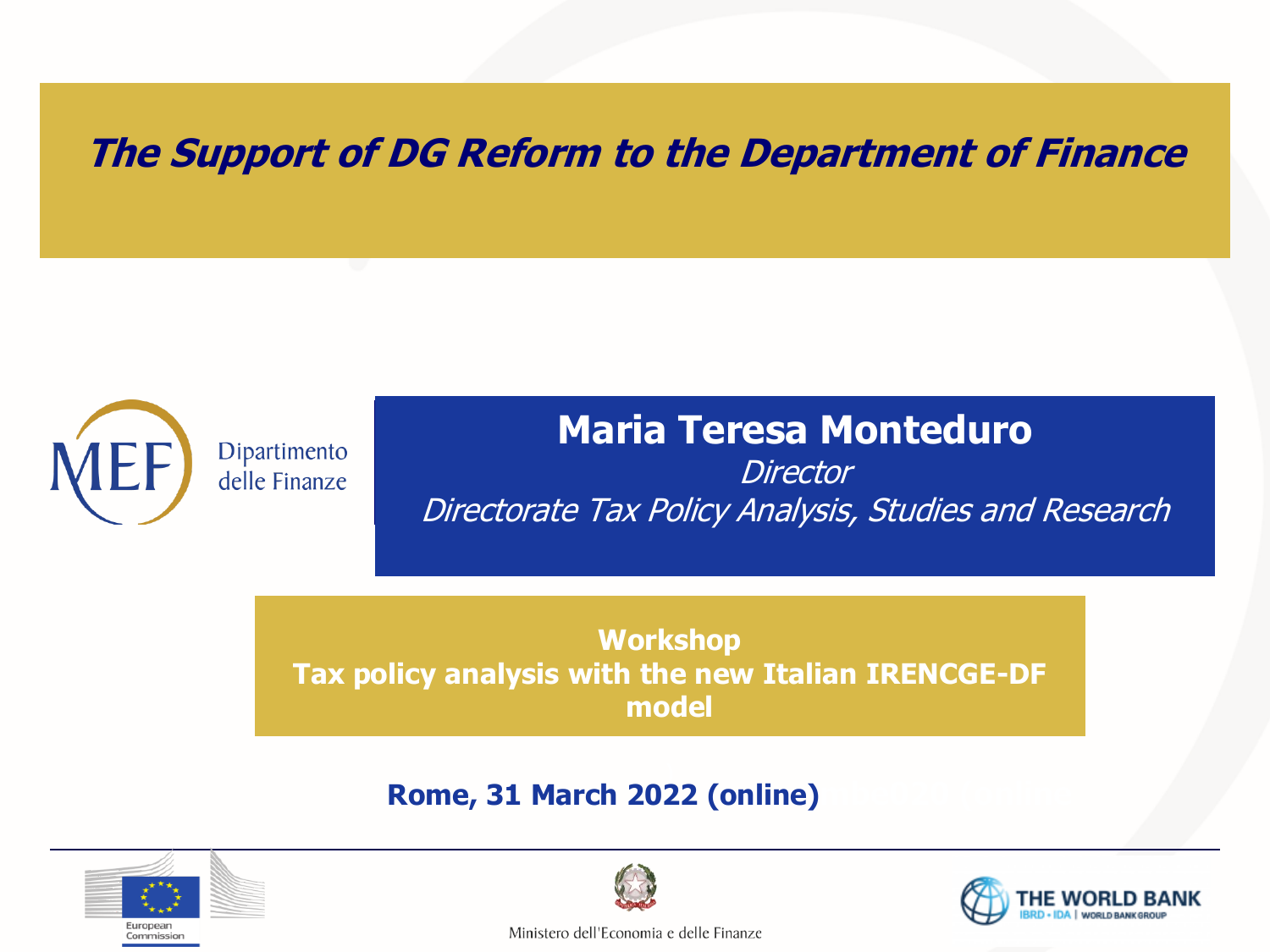### **Outline**

#### □ Background and Context

- $\checkmark$  Structural tax reform proposals
- $\checkmark$  NRRP and Structural Reforms
- $\checkmark$  Green transition and social and territorial cohesion

□ SRSP4: Assessment of Environmental and Regional Tax Reforms in Italy

- $\checkmark$  SRSP Projects
- $\checkmark$  Motivation, Objectives and Timeline
- $\checkmark$  Tax Microsimulation and Economic Models at the Department of Finance

#### IRENCGE-DF Model in a Nutshell

- $\checkmark$  Innovations and Main Features
- $\checkmark$  Simulation Scenario: Environmental Policies and Regional Impacts
- $\checkmark$  Result Highlights

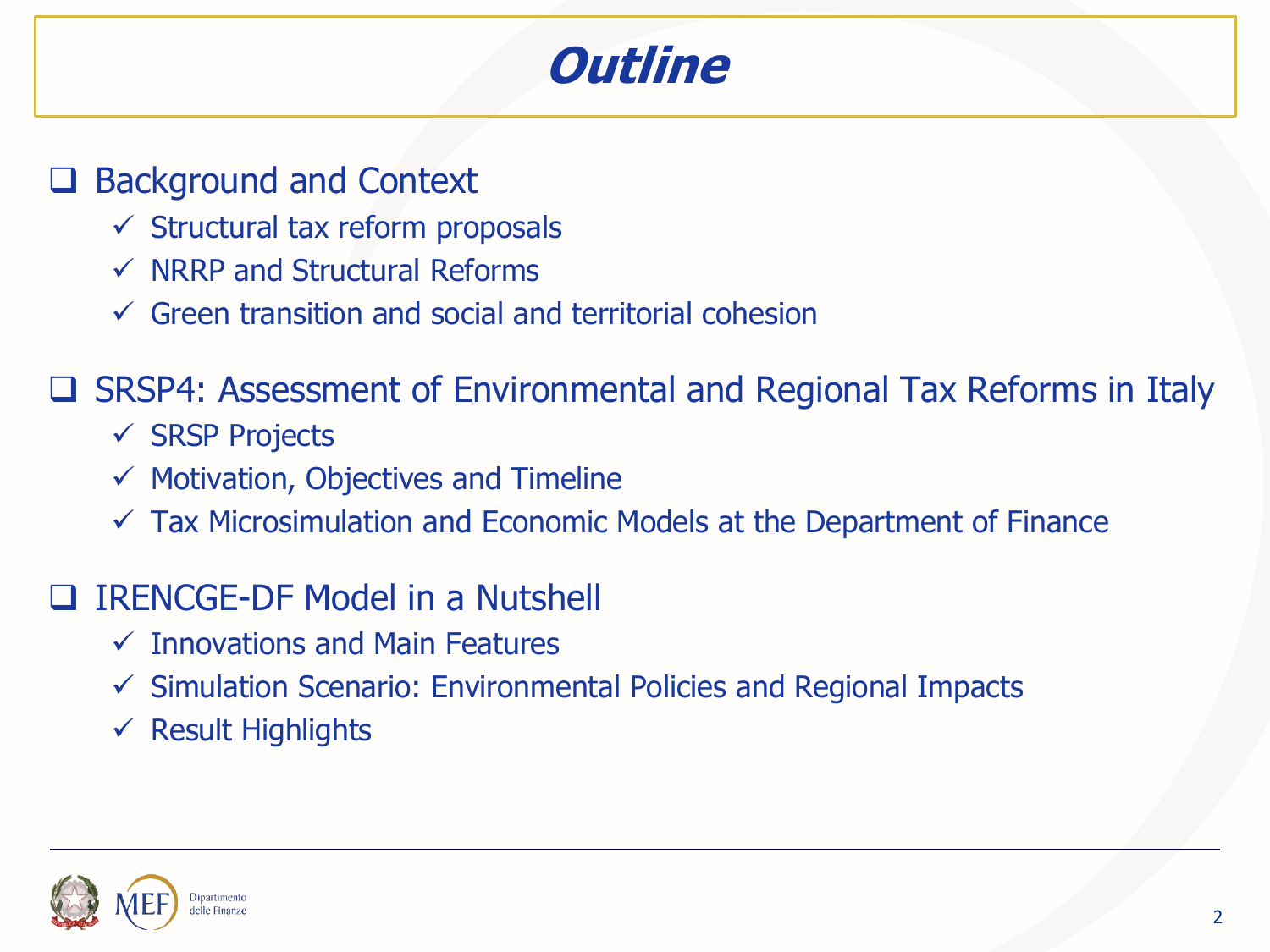# **SRSP projects**

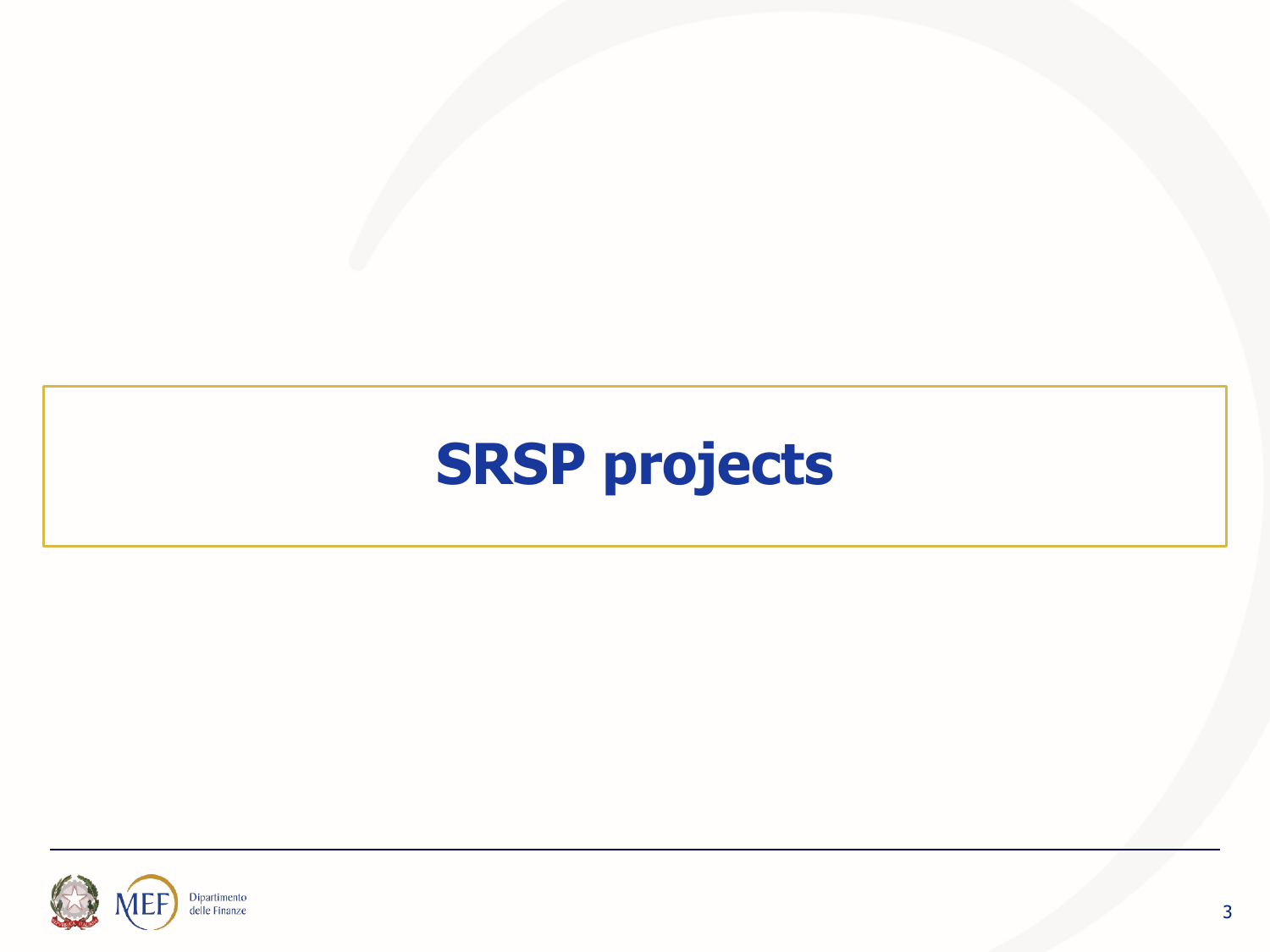### **SRSP Projects**

Since 2016, the Italian Ministry of Economy and Finance (MEF) has requested assistance to improve the methodological and evaluation tools available at the Department of Finance for enhancing the capacity to formulate, develop and implement reform policies.



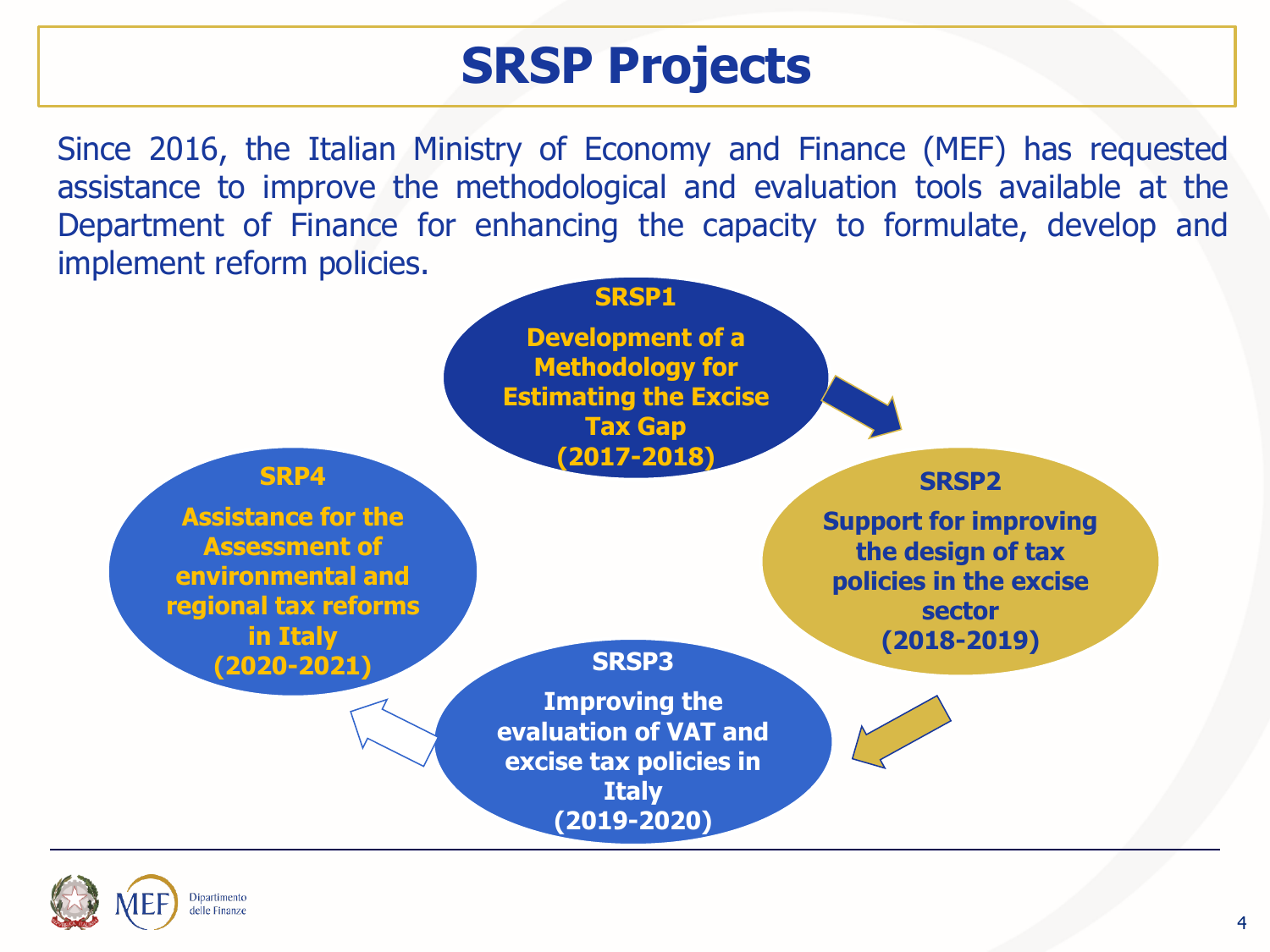#### **SRSP4 - Assistance for the Assessment of environmental and regional tax reforms in Italy Motivation Objectives Timeline** cohesion-friendly tax policies. Lack of adequate methodologies at • Need for assessing the shift of the tax burden from labour taxes to environmentally related taxes; importance of evaluating the Department of Finance • To include environmental data and relations in the new Computational General Equilibrium (CGE) model, with a focus on environmentally related taxes • To integrate the CGE model with regional information in order to quantify the spatial effects of tax policies in Italy • To enlarge the spectrum of the results achieved thanks to previous SRSP projects • To adjust our micro and macro models with new environmental and regional information for supporting tax policy reforms • II quarter 2021: Development of environmental and regional modelling<br>• III quarter 2021: Usege of project eutpute for supporting the budget • November 2020: Starting of project activities • I quarter 2021: First project outputs (e.g. Assessment Report, Data input, etc.) III quarter 2021: Usage of project outputs for supporting the budget law process • IV quarter 2021: Extension of the project using remaining resources to further train MoEF staff • I quarter 2022: Final Workshop

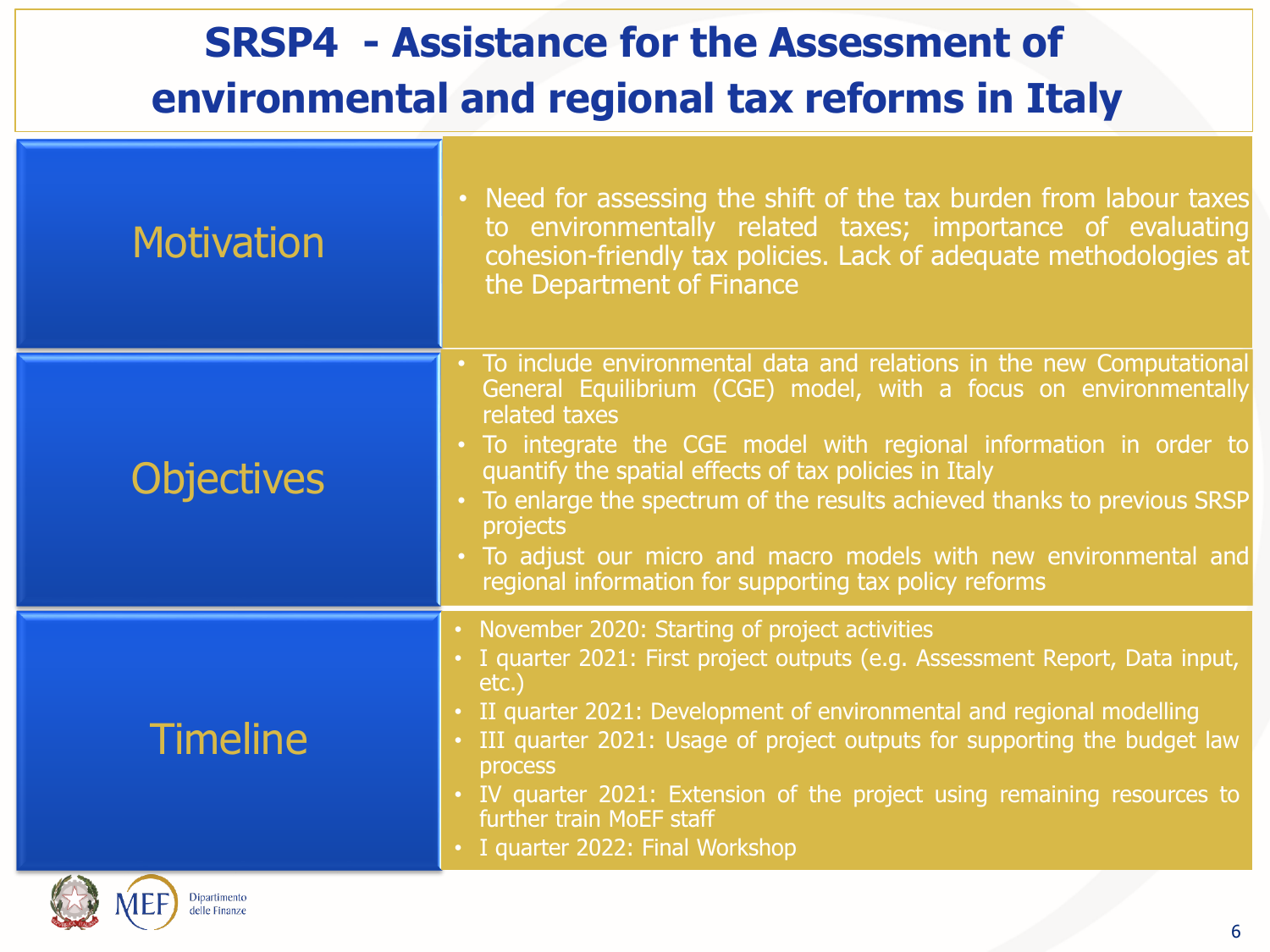#### **Linking microsimulation and economic models….**

| <b>Tax</b>                             |                                  | <b>Microsimulation Models</b><br>(Non-Behavioural)<br>1 <sup>st</sup> order effects | <b>Economic Equilibrium</b><br>(Behavioural)<br>2 <sup>nd</sup> order effects                                       |                                                                                          |  |
|----------------------------------------|----------------------------------|-------------------------------------------------------------------------------------|---------------------------------------------------------------------------------------------------------------------|------------------------------------------------------------------------------------------|--|
|                                        | <b>Revenue</b><br><b>Effects</b> | <b>Distributional</b><br><b>Effects</b>                                             | <b>Partial Economic</b><br><b>Equilibrium</b>                                                                       | <b>General</b><br><b>Economic</b><br><b>Equilibrium</b>                                  |  |
| <b>PIT</b>                             | <b>TAXBEN-DF (I)</b>             | <b>TAXBEN-DF (II)</b>                                                               | <b>Labour Supply (Income</b><br><b>Elasticity of Labour Supply)</b><br><b>EUROMOD and</b><br><b>TAXBEN-DF (III)</b> | <b>Tax-Focused</b><br><b>CGE Model</b><br><b>ITAXCGE-DF</b>                              |  |
| <b>CIT</b>                             | <b>CITSIM-DF (I)</b>             | <b>CITSIM-DF (II)</b>                                                               | (Devereux-Griffith-<br><b>Investment-Tax Adjusted User</b><br><b>Cost of Capital)</b><br><b>CITSIM-DF (III)</b>     | <b>Regional</b><br><b>Environmental</b><br><b>CGE Model</b>                              |  |
| <b>VAT and Excise</b><br><b>duties</b> | <b>VATSIM-DF (I)</b>             | <b>VATSIM-DF (II)</b>                                                               | (QAIDS-Deaton-Muellbauer-<br><b>Price and Income Elasticity</b><br>of Demand)<br><b>VATSIM-DF (III)</b>             | <b>IRENCGE-DF</b><br>(Environmental<br>module)<br><b>IRENCGE-DF</b><br>(Regional module) |  |



partimento le Finanze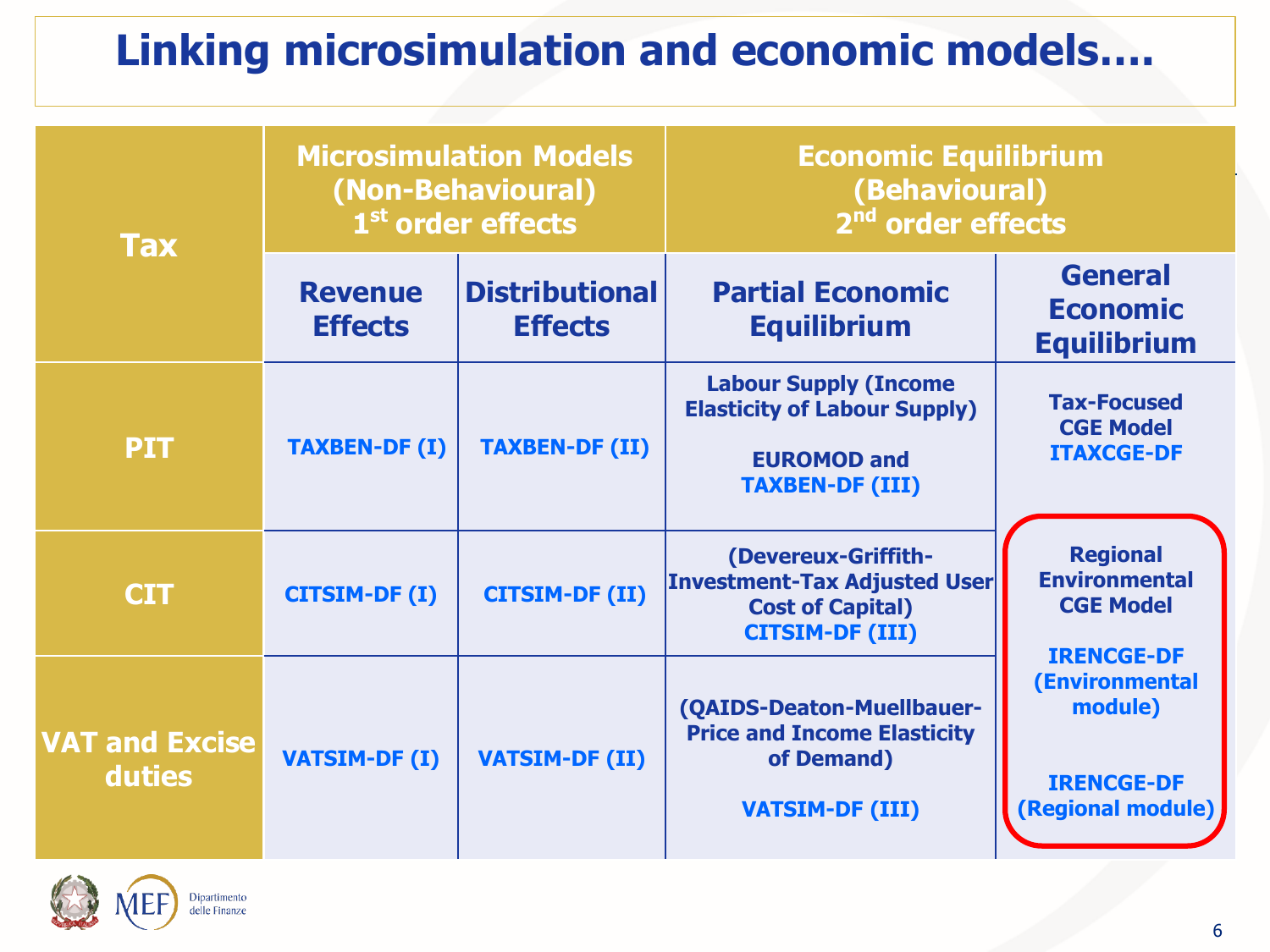# **CGE model and policies**

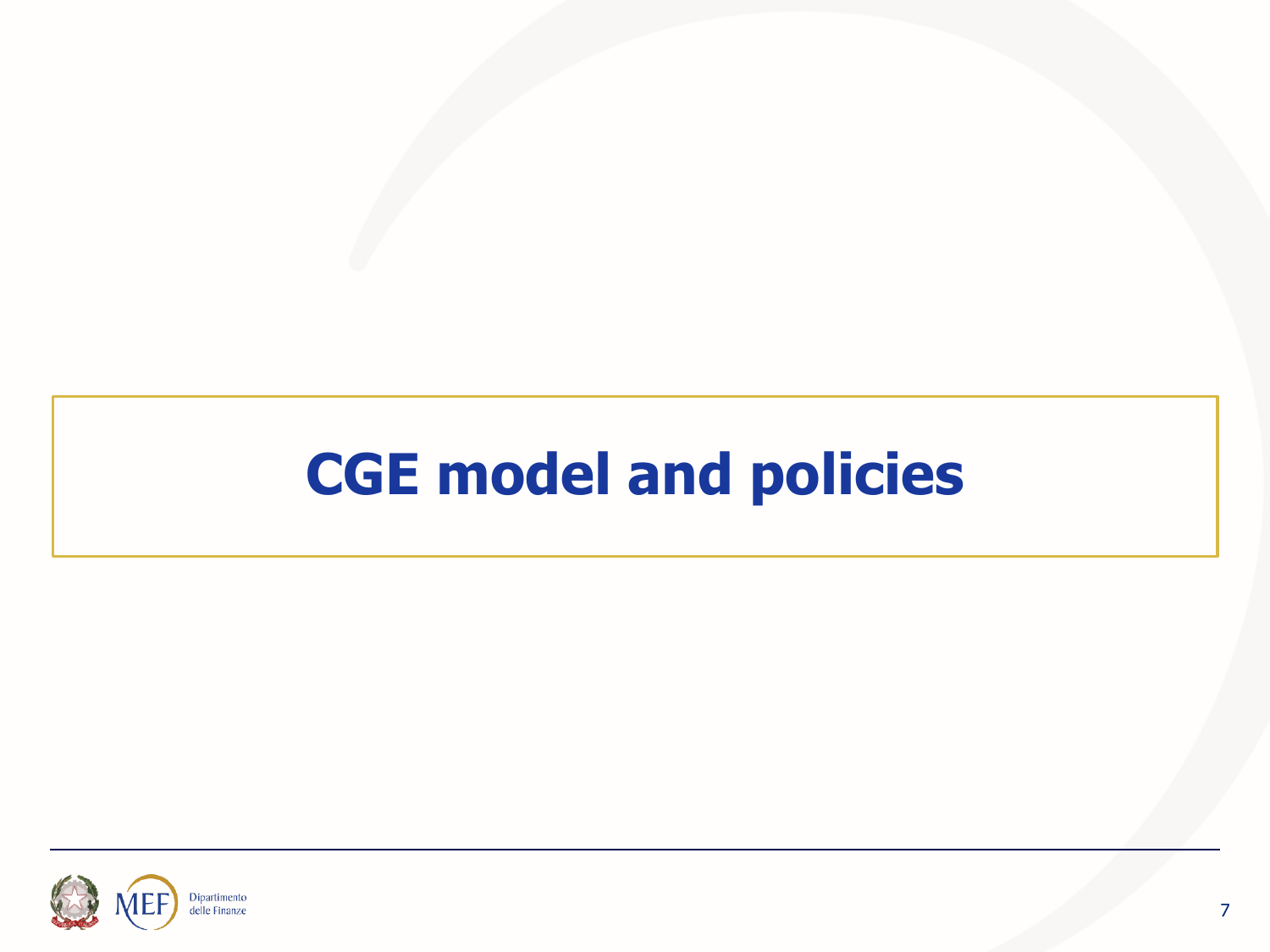## **IRENCGE-DF**

- The Italian Regional and Environmental Computable General Equilibrium of Department of Finance (IRENCGE-DF);
- Single-country CGE model with regional and environmental modules;
- It is tailored to the specific SAM (environmental and regional) built for Italy;
- Multi-sector, multi-household (and multi-regional) CGE Model;
- Fully integrated Approach to link MSMs and CGE Models  $\checkmark$  Input from MSMs (tax policy shocks) and Output from CGE (distributional effects across households).

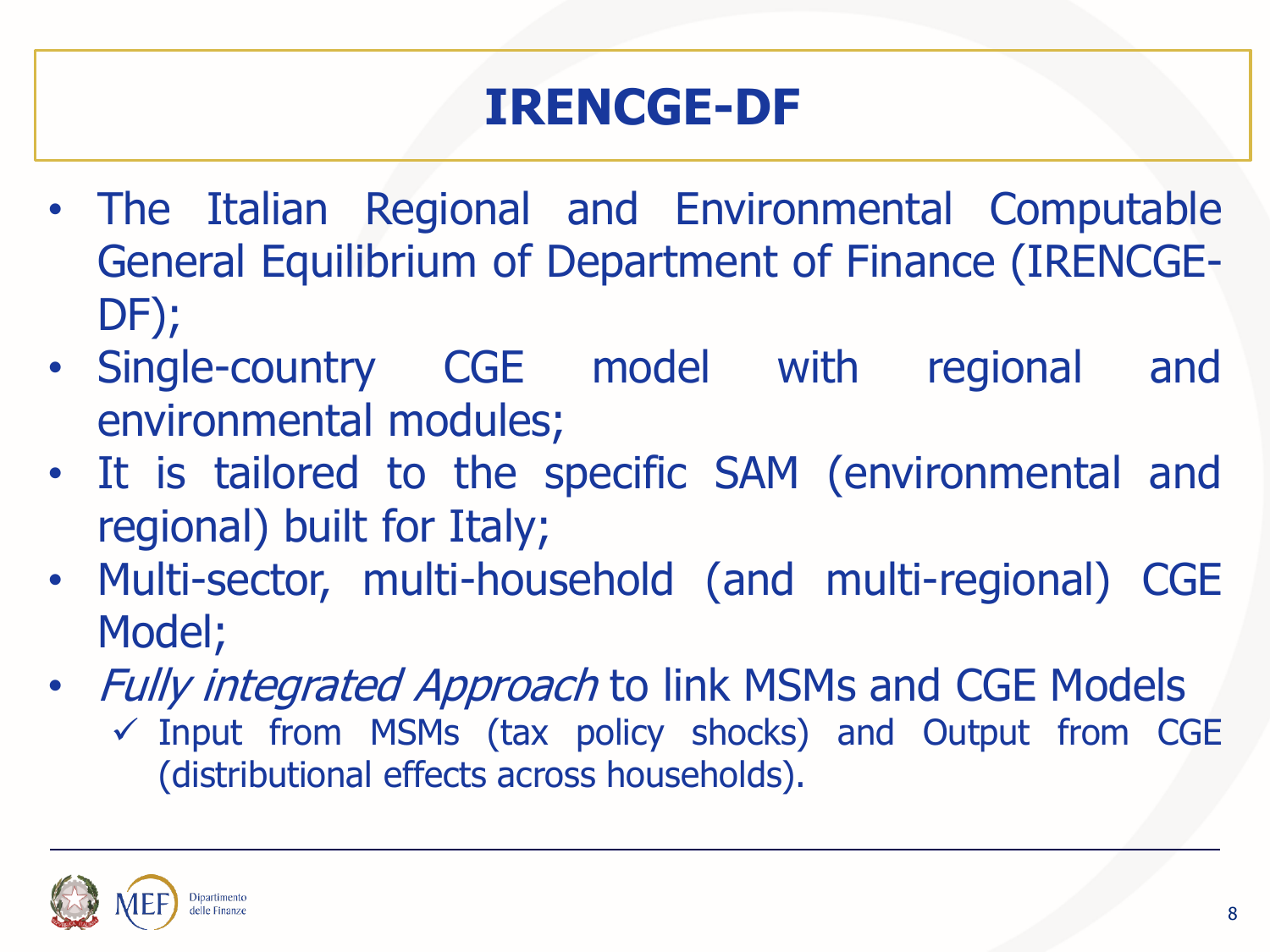#### **A Stylised representation of the CGE: IRENCGE-DF**



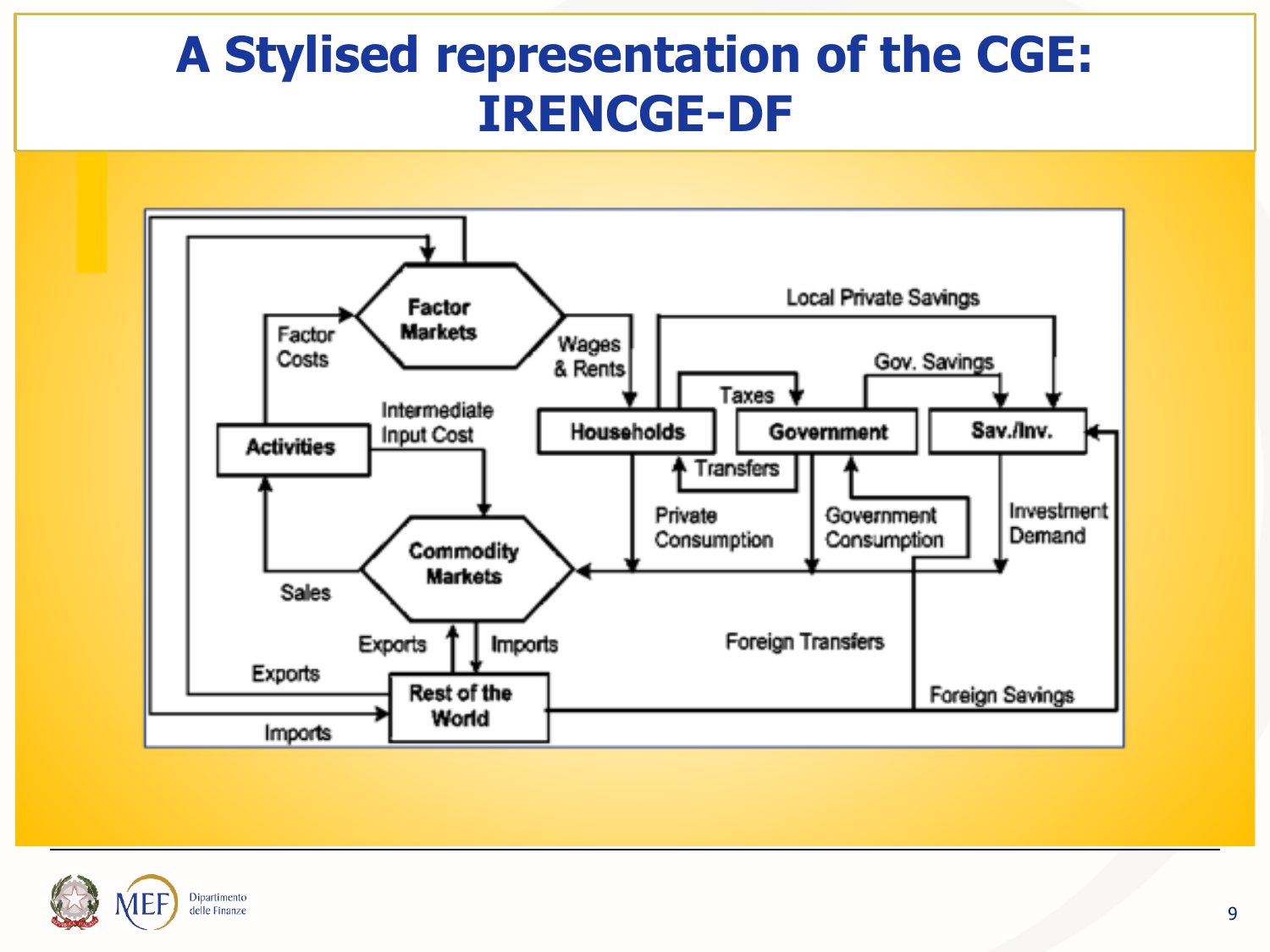### **How does IRENCGE modelling work?**



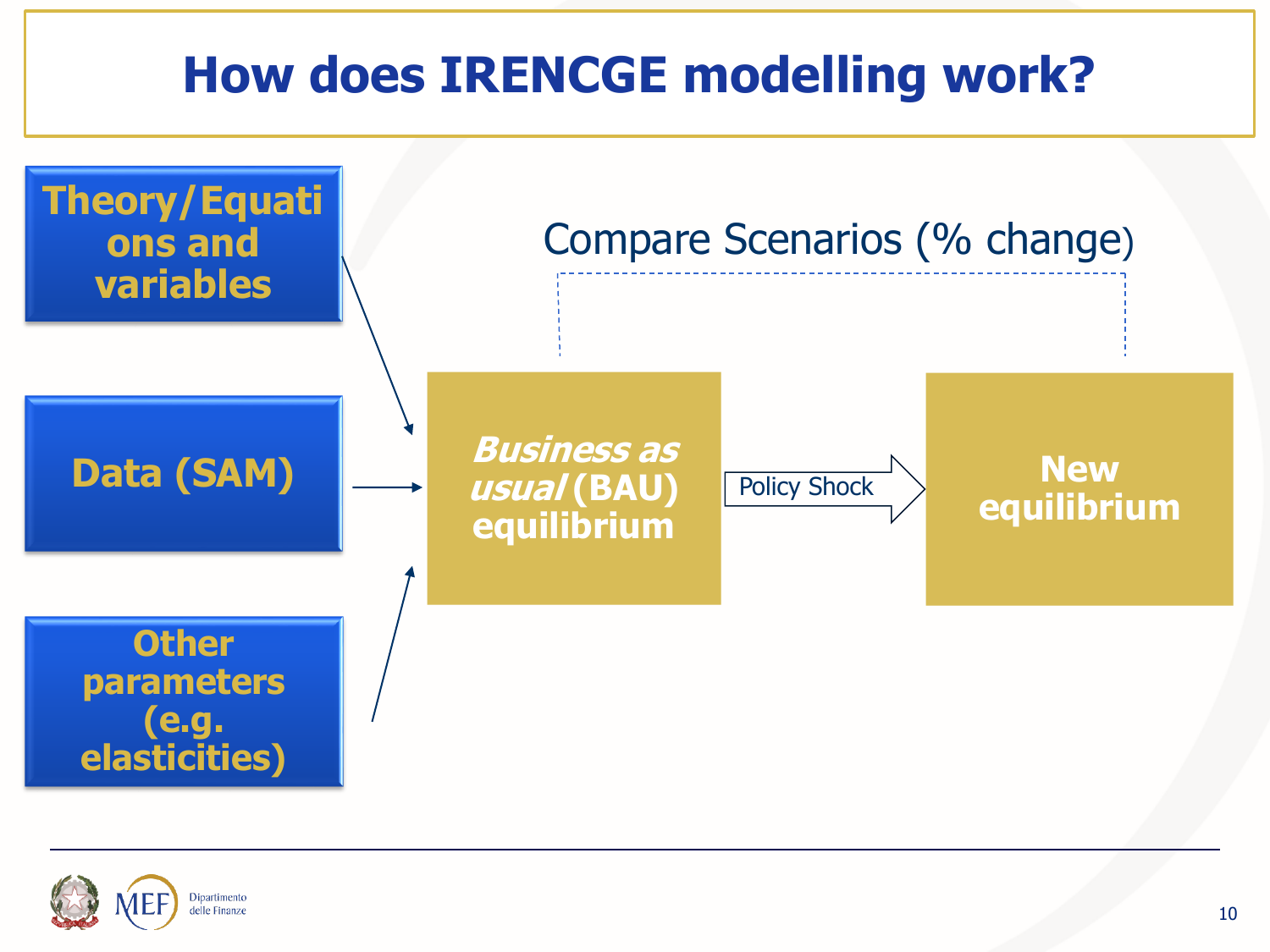#### **Which data feed into the IRENCGE model? …a general SAM structure**

10 households deciles

|                                    | <b>Activities</b>          | <b>Commodities</b>                    | <b>Factors</b>                            | <b>Households</b>             | <b>Firms</b>                   | Government                        | <b>Taxes</b>                 | <b>Savings &amp;</b><br>investment | <b>ROW</b>                                                          | <b>TOTAL</b>        |
|------------------------------------|----------------------------|---------------------------------------|-------------------------------------------|-------------------------------|--------------------------------|-----------------------------------|------------------------------|------------------------------------|---------------------------------------------------------------------|---------------------|
| <b>Activities</b>                  |                            | <b>Domestic</b><br>supply             |                                           |                               |                                |                                   |                              |                                    |                                                                     | <b>Gross Output</b> |
| <b>Commodities</b>                 | Intermediate<br>inputs     |                                       |                                           | Household<br>consumption      |                                | Government<br>consumption         |                              | Investment<br>demand               | <b>Exports</b>                                                      | Demand              |
| <b>Factors</b>                     | Compensation<br>of Factor  |                                       |                                           |                               |                                |                                   |                              |                                    |                                                                     | Factor income       |
| <b>Households</b>                  |                            |                                       | Wages, factor<br>rents                    |                               | <b>Profits</b>                 | <b>Transfers to</b><br>households |                              |                                    | Foreign<br>remittance                                               | Household<br>income |
| <b>Firms</b>                       |                            |                                       | <b>Profits</b>                            |                               |                                |                                   |                              |                                    |                                                                     | Firm income         |
| <b>Government</b>                  |                            |                                       |                                           |                               |                                |                                   | Direct and<br>indirect taxes |                                    | Foreign<br>aid/grant from Government<br>abroad by the<br>government | income              |
| <b>Taxes</b>                       | <b>Production</b><br>taxes | <b>Commodity</b><br>& import<br>taxes | <b>Taxes on</b><br>production.<br>factors | <b>Personal</b><br>income tax | <b>Corporate</b><br>income tax |                                   |                              |                                    |                                                                     | Tax income          |
| <b>Savings &amp;</b><br>investment |                            |                                       |                                           | ousehold<br>avings            |                                | Government<br>savings             |                              |                                    | Current<br>account<br>balance                                       | <b>Savings</b>      |
| <b>ROW</b>                         |                            | <b>Imports</b>                        |                                           |                               |                                |                                   |                              |                                    |                                                                     | <b>FX</b> outflow   |
| <b>TOTAL</b>                       | <b>Gross output</b>        | Supply                                | Factor<br>spending                        | Household<br>expenditure      | Firm<br>xpenditure             | Gov<br>expenditure                | <b>Tax Revenue</b>           | Investment                         | <b>FX</b> inflow                                                    |                     |
| <b>MFF</b>                         | Dipartimento               |                                       |                                           |                               |                                | details in taxes                  |                              |                                    |                                                                     |                     |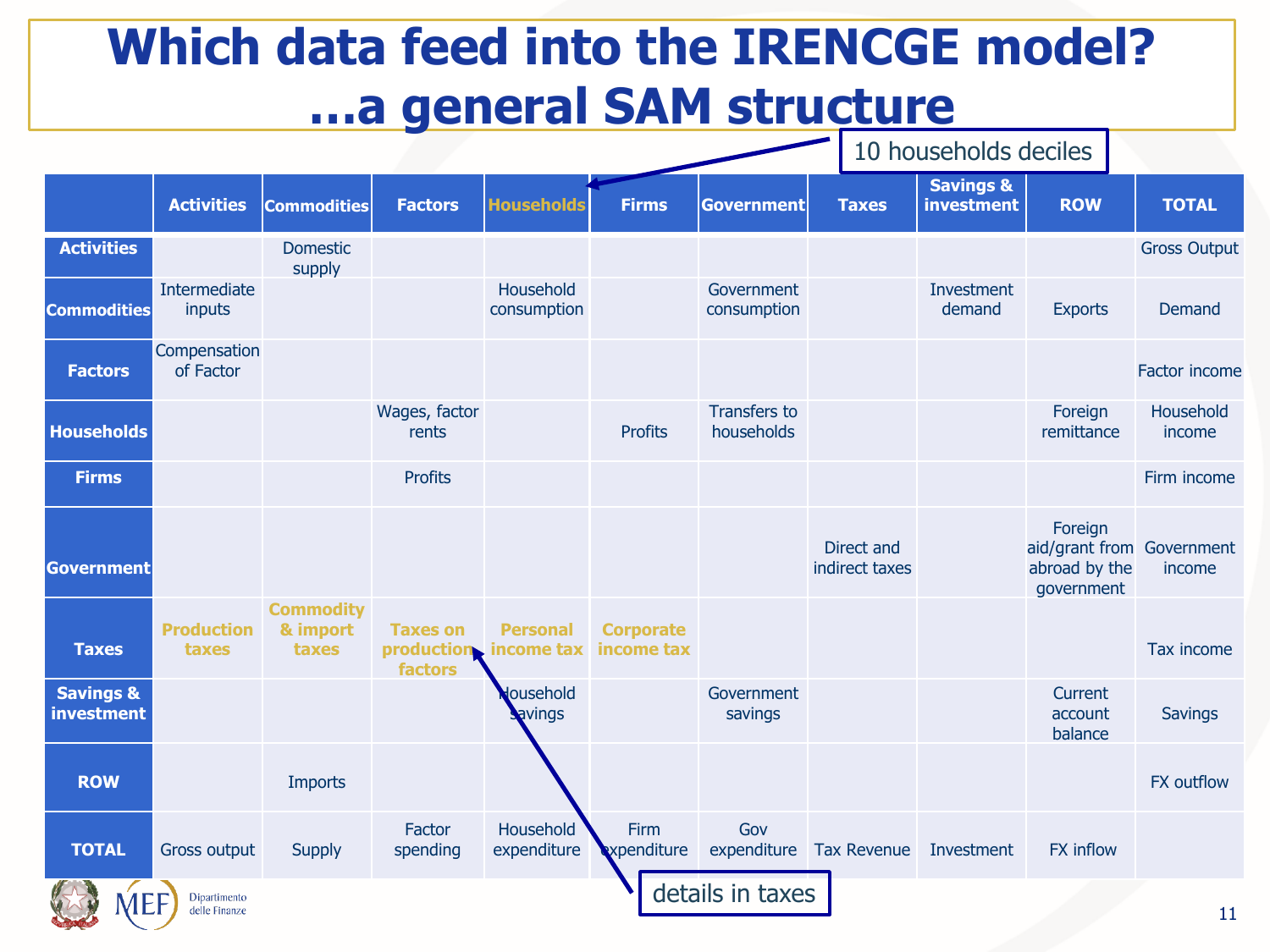### **Combining modules: the environmental module**

The environmental module features:

- Detailed energy specification that allows for capital/labour/energy substitution in production;
- Intra-fuel energy substitution across all demand agents;
- Multi-output multi-input production structure;
- Energy system extended with 11 different types of technologies, including renewable and clean energy;
- Extended environmental policy: carbon tax and cap on emissions on different sectors/gas;
- Multiple HHs;
- Climate damage and adaptation functions;
- Air pollution impacts on labour productivity.

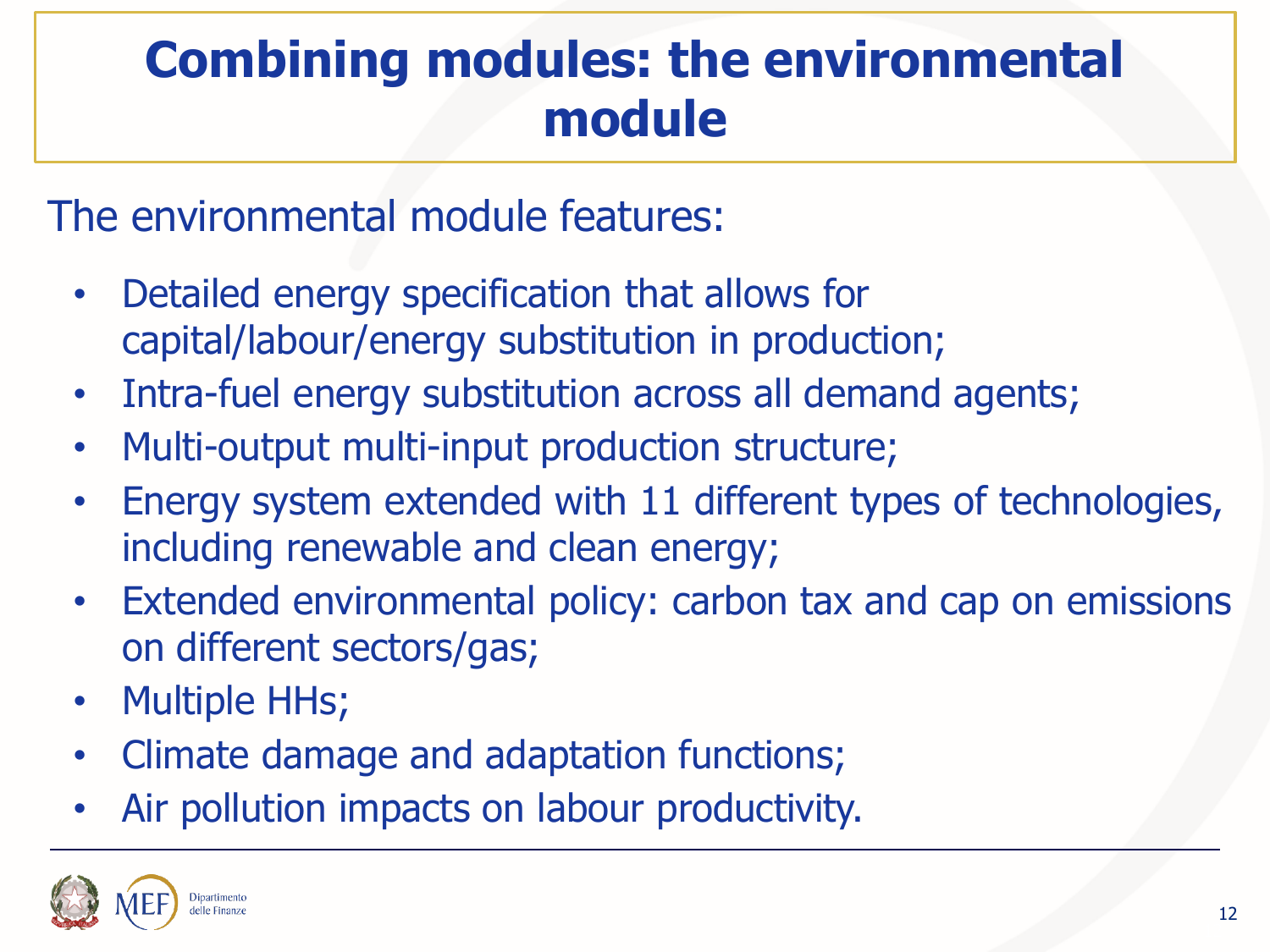## **Combining modules: the regional module**

#### The regional module features:

- Regionalized SAM with information on 20 sectors / 20 commodities, Households and Firms;
- Detailed information on regional taxes;
- Local governments;
- Bilateral regional trade flows.

This module allows to evaluate the impacts of national policies that might have different impacts on regions and sectors.

Results are broken down at regional and sectoral level:

- Regional Value added and Production;
- Welfare impacts differentiated by region;
- Labour migration across regions;
- Bilateral trade flows across regions.

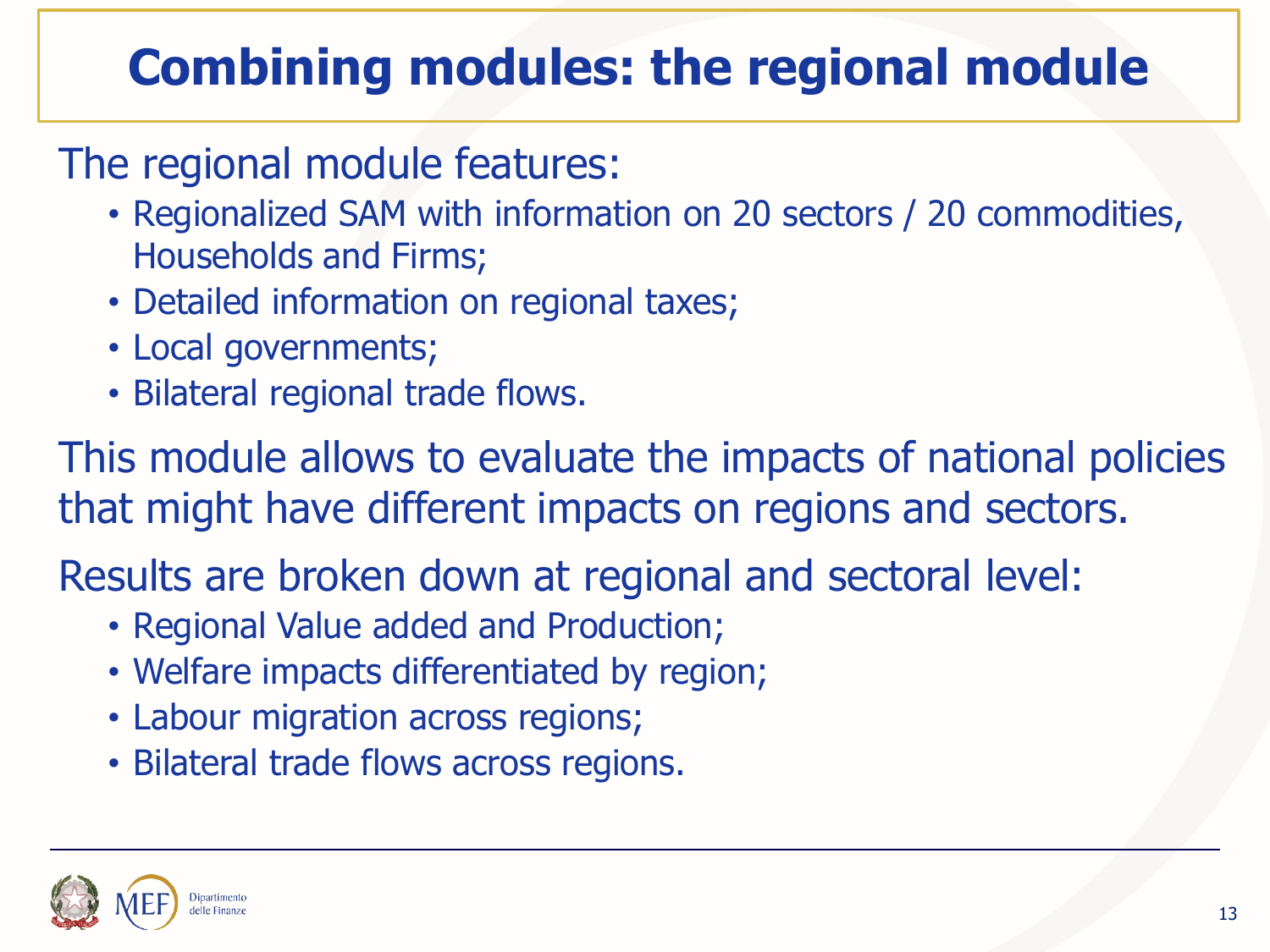# **What do the model results look like?**

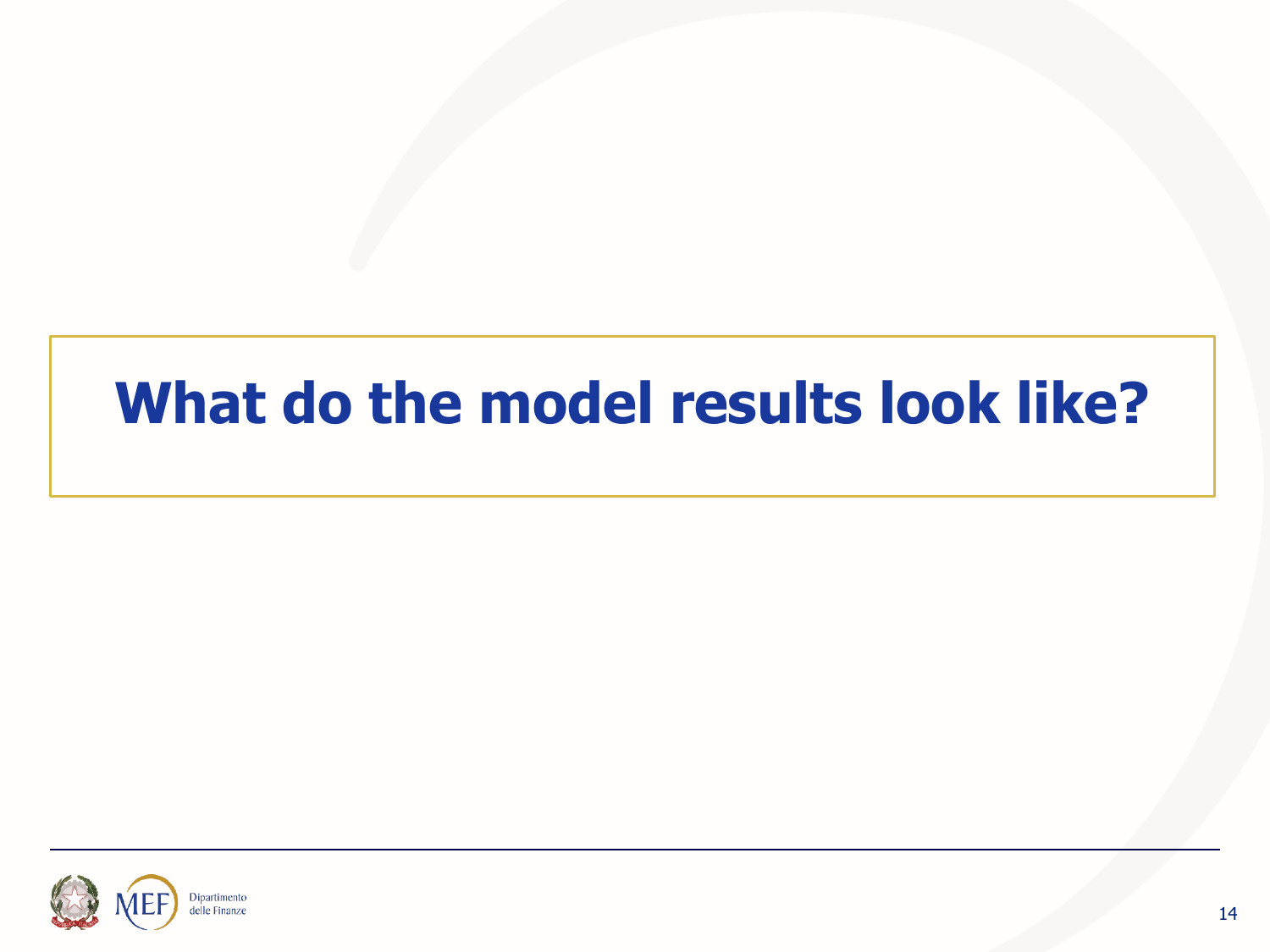#### **Is there scope for a tax shift pro-growth policies?**

| <b>Taxes and</b><br><b>contributions</b>                              | <b>Tax</b><br>reduction | <b>AGDP</b><br>(billion<br>2017 $\epsilon$ | ⊿ Revenues<br>(billion 2017 $\epsilon$ ) | <b>Fiscal Multiplier (4</b><br>GDP/<br><b><i>A Revenues)</i></b> |
|-----------------------------------------------------------------------|-------------------------|--------------------------------------------|------------------------------------------|------------------------------------------------------------------|
| <b>Corporate income tax</b>                                           | $-10%$                  | 4.05                                       | $-3.25$                                  | $-1.25$                                                          |
| <b>Social Security</b><br><b>Contributions (paid by</b><br>employers) | $-10%$                  | 10.85                                      | $-13.07$                                 | $-0.83$                                                          |
| <b>Excises</b>                                                        | $-10%$                  | 3.48                                       | $-5.30$                                  | $-0.66$                                                          |
| <b>VAT</b>                                                            | $-10%$                  | 2.05                                       | $-10.53$                                 | $-0.19$                                                          |

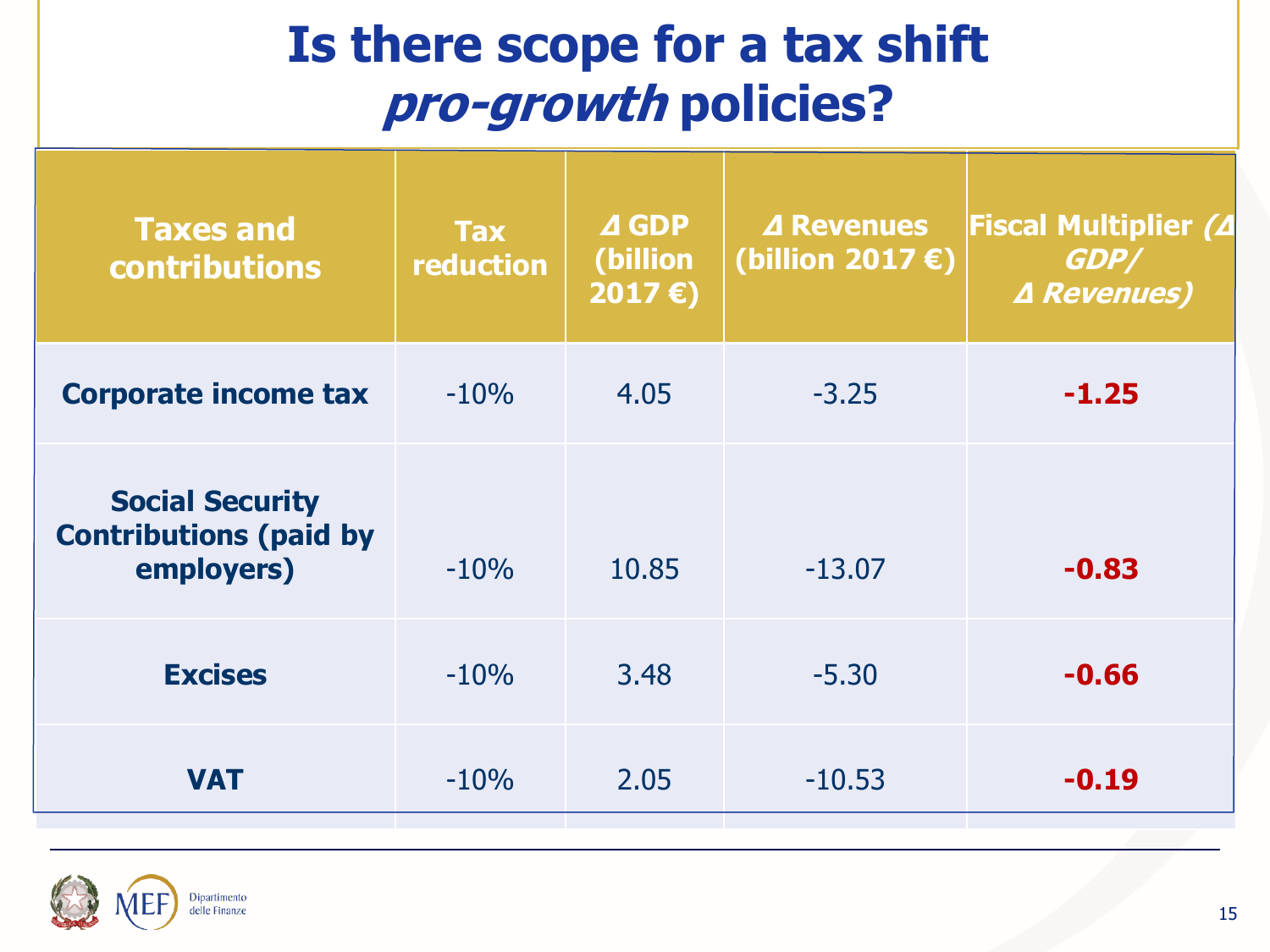#### **What effects of climate neutrality policies on the economy and welfare?**

**Alternative policies scenarios: effects on welfare** 

**Alternative policies scenarios : effects on macroeconic variables** (% change wrt Baseline) (% change wrt Baseline) 1,5 0,00 -0,10 1,0 -0,20 0,5 -0,30 0,0 -0,40 -0,50 -0,5 -0,60 -1,0 -0,70 investment investment -0,80 -1,5 expox GDR consumption cyt-strend in import -0,90 f55 f55-Capital f55-Labour f55 f55-Capital f55-Labour

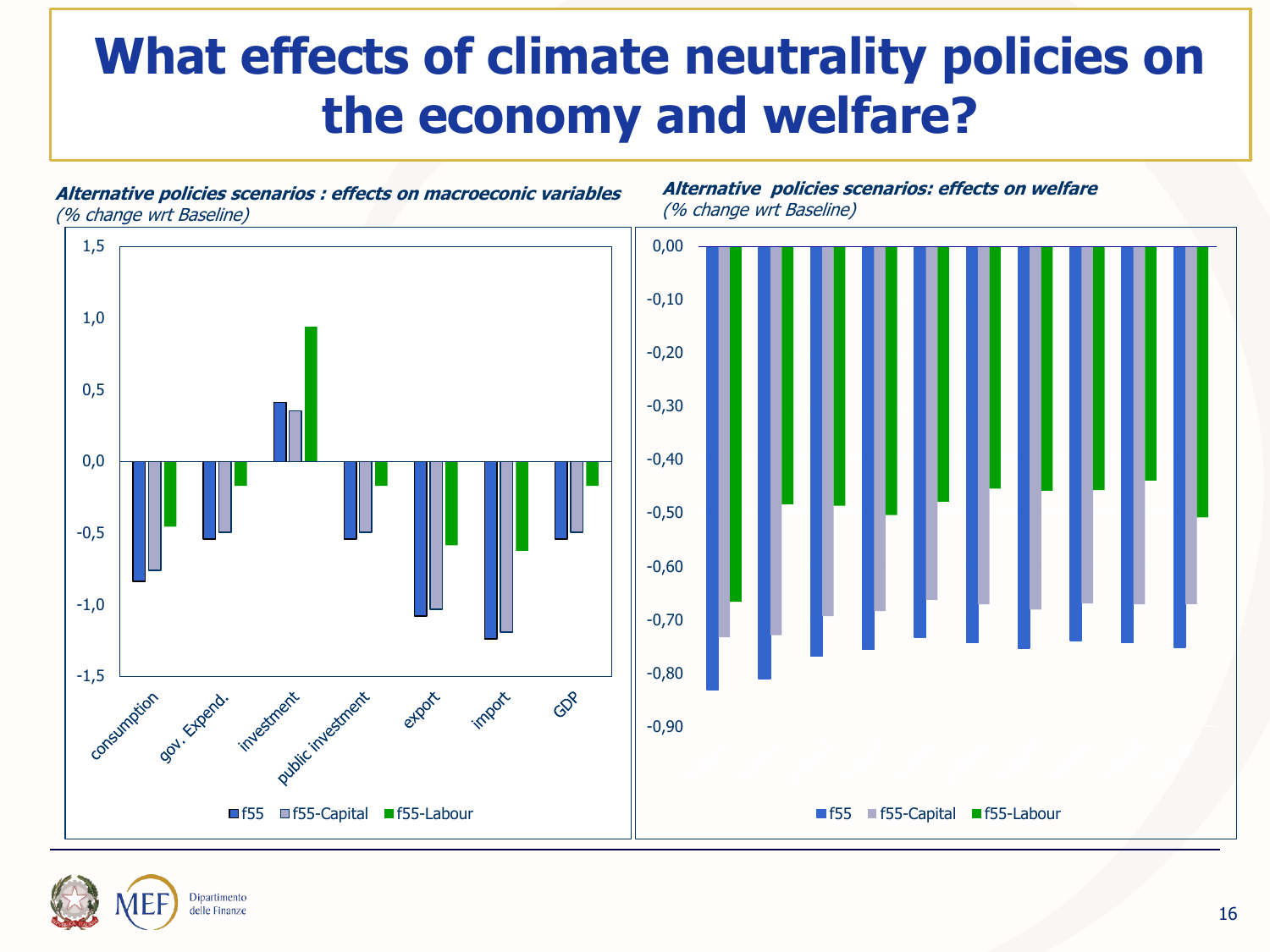#### **What effects of a fiscal shock on subnational taxes across regions?**

Regional Value Added (% change wrt Baseline in 2030)